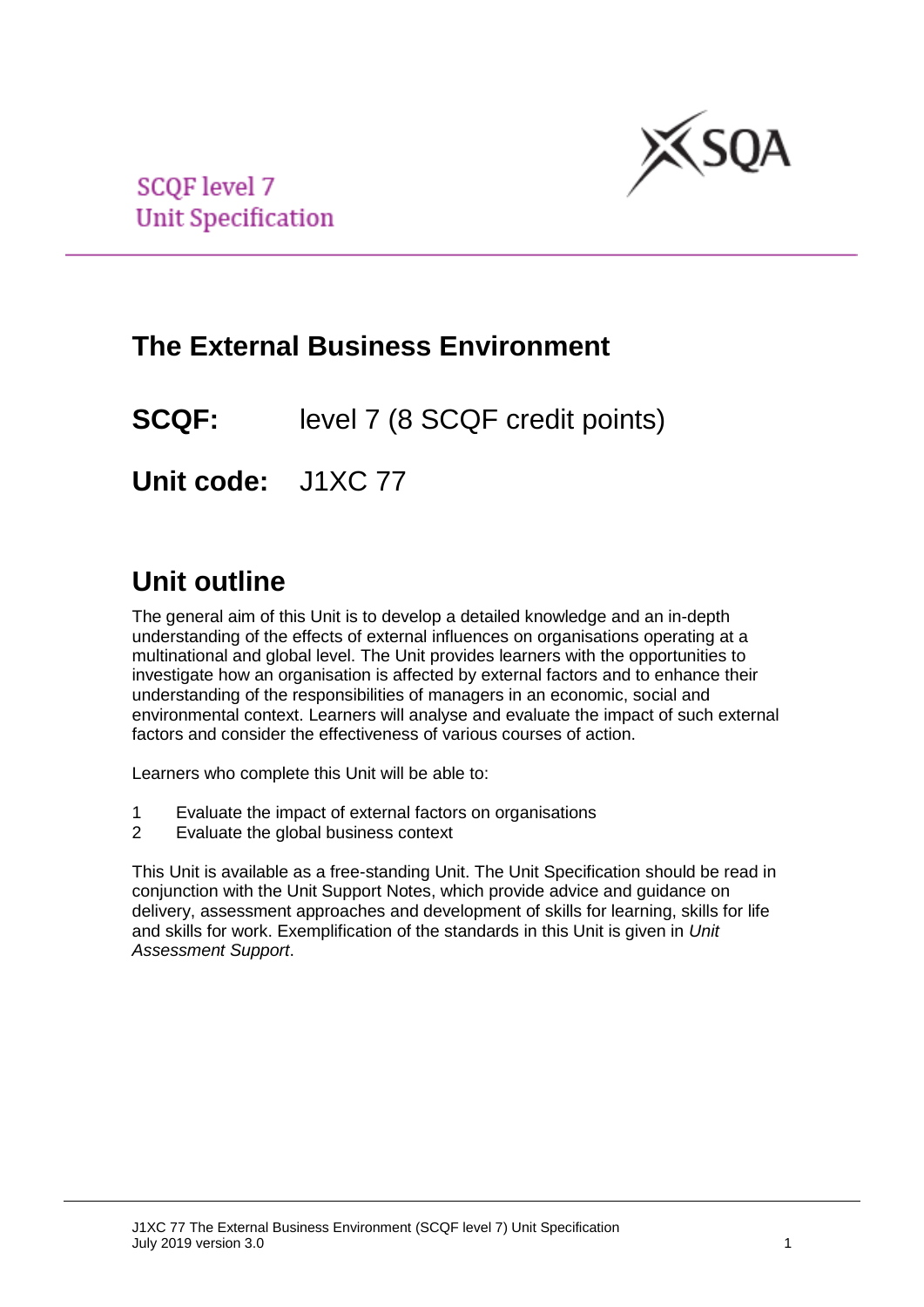## **Recommended entry**

Entry to this Unit is at the discretion of the centre. However, learners would normally be expected to have attained the skills, knowledge and understanding required by one or more of the following or equivalent qualifications and/or experience:

◆ Higher Business Management Course or relevant Units

## **Equality and inclusion**

This Unit Specification has been designed to ensure that there are no unnecessary barriers to learning or assessment. The individual needs of learners should be taken into account when planning learning experiences, selecting assessment methods or considering alternative evidence. For further information, please refer to the *Unit Support Notes.*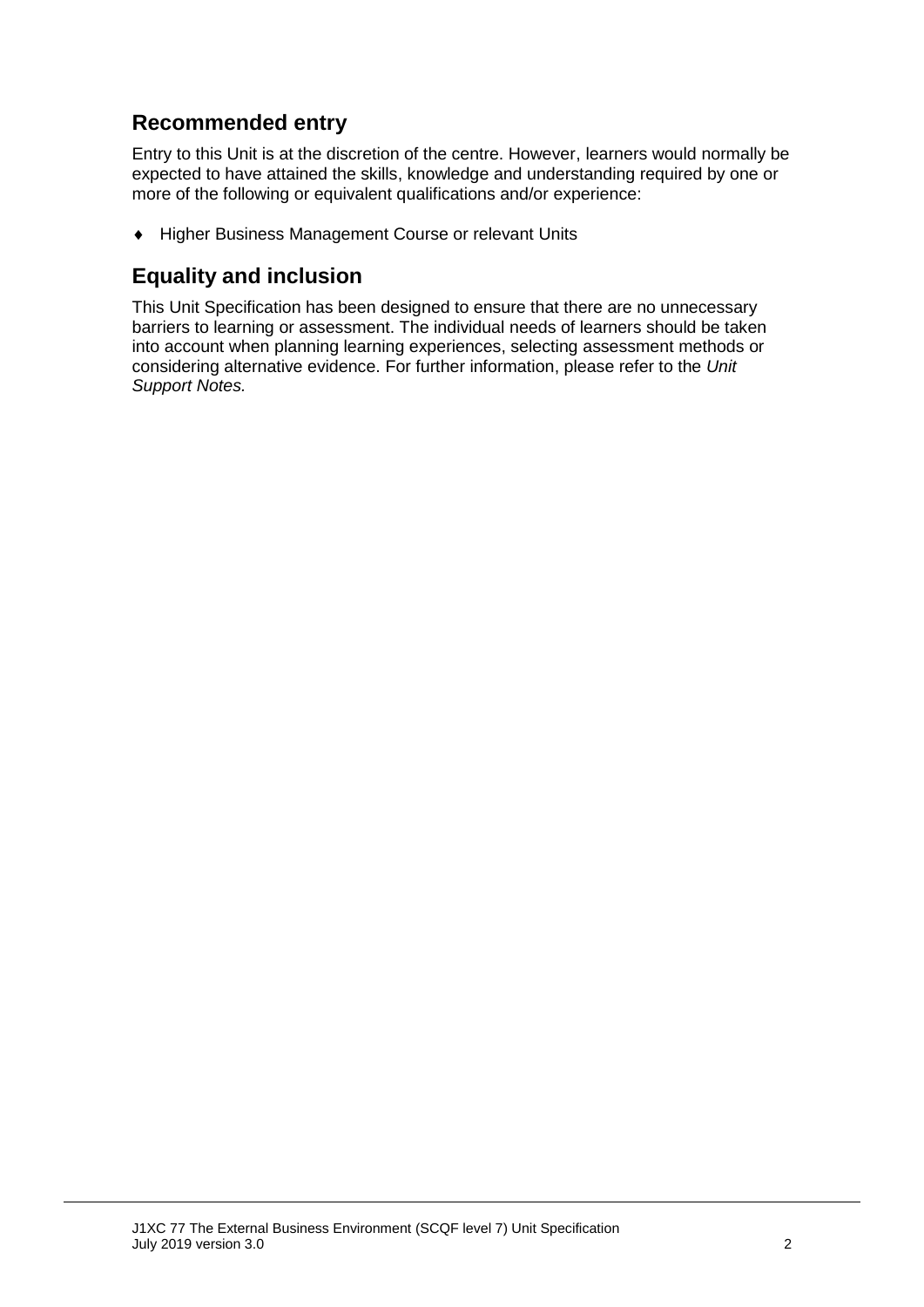# **Standards**

## **Outcomes and assessment standards**

### **Outcome 1**

The learner will:

#### **1 Evaluate the impact of external factors on organisations by:**

- 1.1 Explaining opportunities and threats to an organisation arising from changes in external factors
- 1.2 Evaluating the effectiveness of a course of action taken by an organisation in response to an external factor

### **Outcome 2**

The learner will:

#### **2 Evaluate the global business context by:**

- 2.1 Explaining the effects of multinational companies on either the home country or the host country
- 2.2 Explaining the impact on domestic businesses of operating in a European context
- 2.3 Evaluating the effects of globalisation on business activity in terms of foreign direct investment

## **Evidence requirements for the Unit**

Assessors should use their professional judgement, subject knowledge and experience, and understanding of their learners, to determine the most appropriate ways to generate evidence and the conditions and contexts in which they are used.

Evidence can be drawn from a variety of sources and presented in a variety of formats including short or extended written responses and/or recorded oral evidence.

Evidence may be presented for individual Outcomes or it may be gathered for the Unit as a whole through combining assessment in one single activity. If the latter approach is used, it must be clear how the evidence covers each Outcome.

Exemplification of assessment is provided in *Unit Assessment Support*. Advice and guidance on possible approaches to assessment is provided in the *Unit Support Notes.*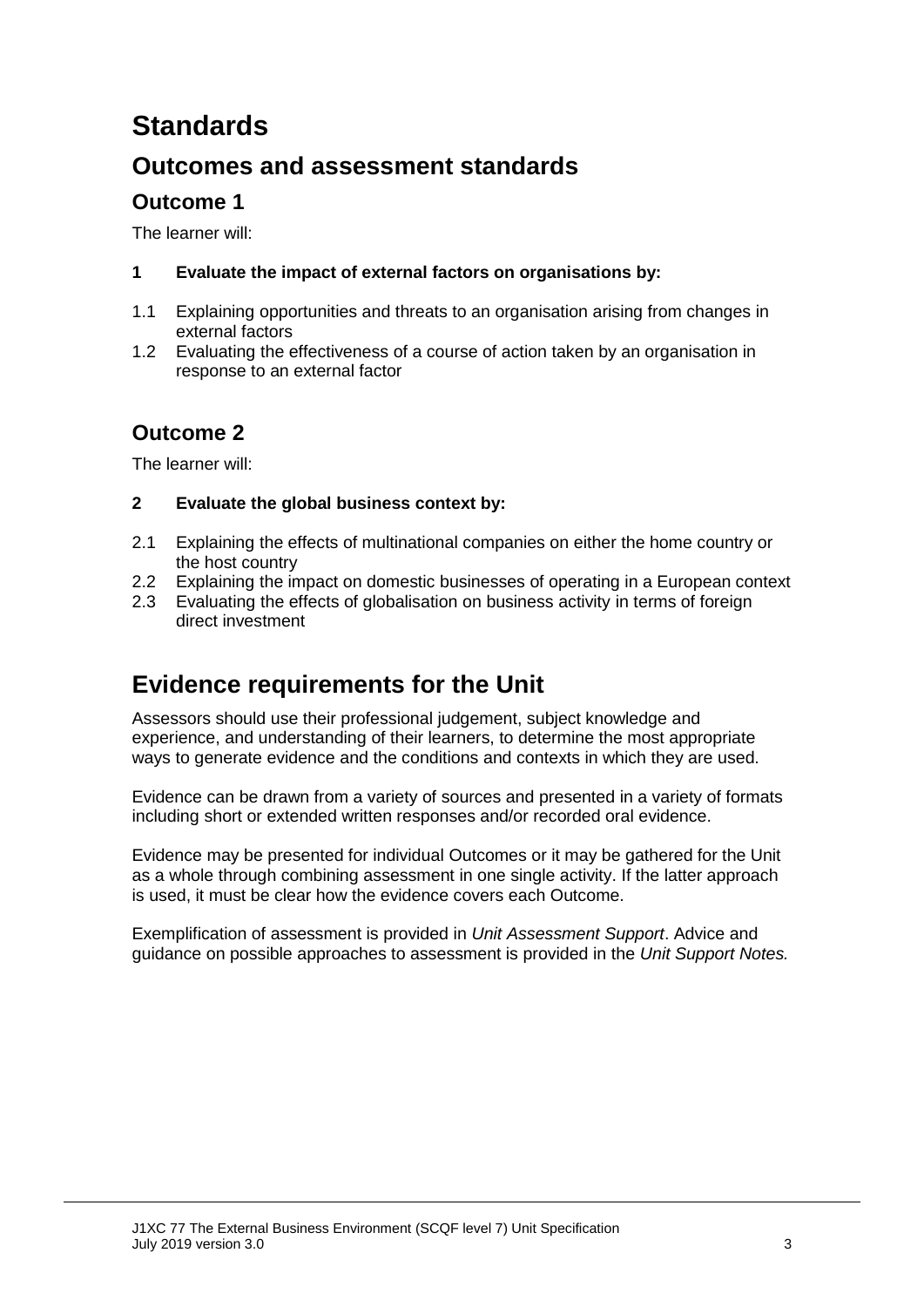## **Development of skills for learning, skills for life and skills for work**

It is expected that learners will develop broad, generic skills through this Unit. The skills that learners will be expected to improve on and develop through the Unit are based on SQA's *Skills Framework: Skills for Learning, Skills for Life and Skills for Work* and drawn from the main skills areas listed below. These must be built into the Unit where there are appropriate opportunities.

#### **1 Literacy**

1.2 Writing

#### **2 Numeracy**

2.3 Information handling

#### **4 Employability, enterprise and citizenship**

- 4.1 Employability
- 4.4 Enterprise

#### **5 Thinking skills**

- 5.3 Applying
- 5.4 Analysing and evaluating

Amplification of these is given in SQA's *Skills Framework: Skills for Learning, Skills for Life and Skills for Work.* The level of these skills should be at the same SCQF level as the Unit and be consistent with the SCQF level descriptor. Further information on building in skills for learning, skills for life and skills for work is given in the *Unit Support Notes.*